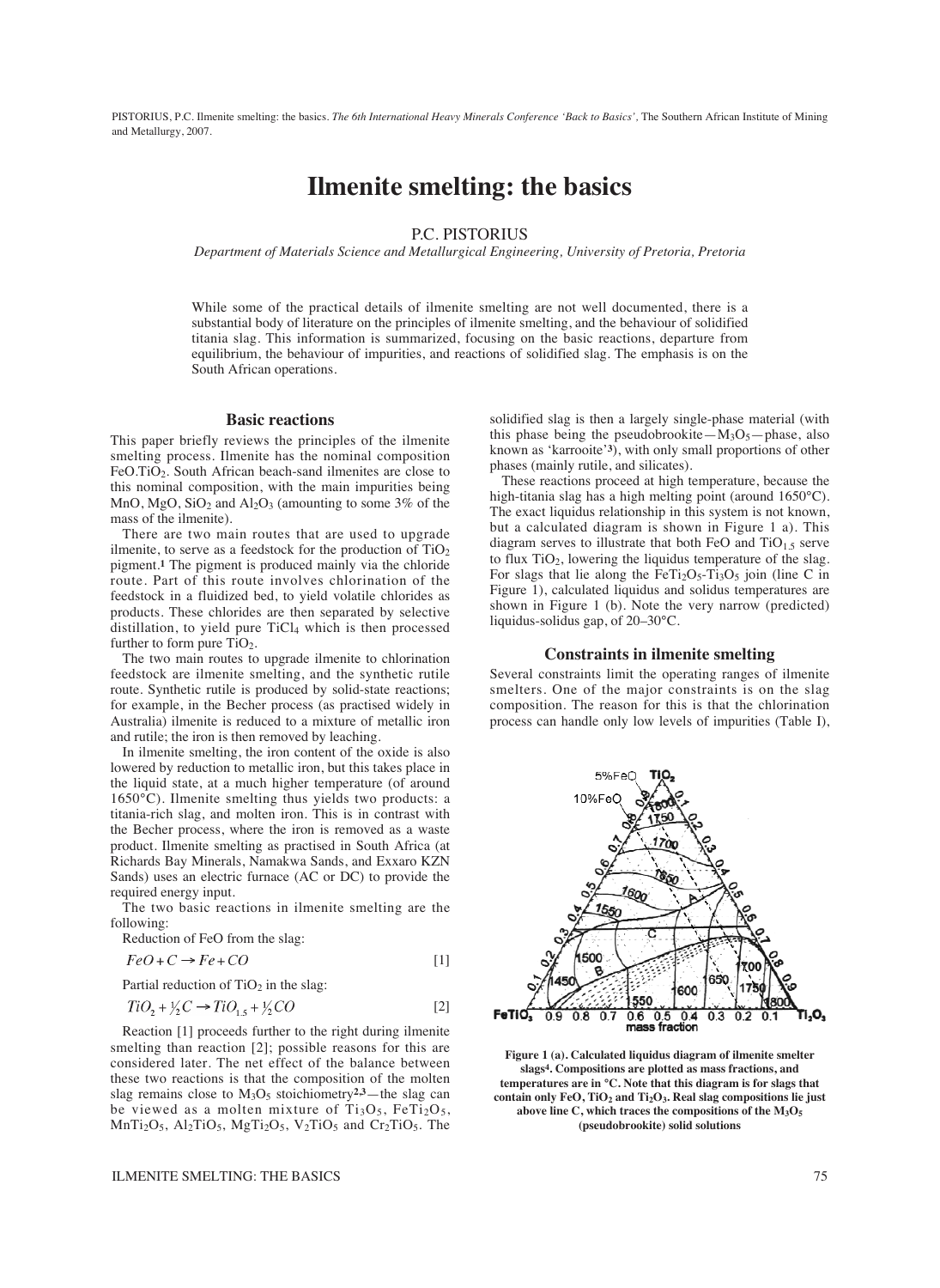

Figure 1 (b). Liquidus and solidus temperatures along the Ti<sub>3</sub>O<sub>5</sub>-**FeTi2O5 join. The composition is plotted as the mole fraction of FeTi2O5 in the pseudobrookite solid solution.5 10% FeO** corresponds to an FeTi<sub>2</sub>O<sub>5</sub> mole fraction of 0.32. Abbreviations: **sl—slag; psb—pseudobrookite**

**Table I Typical specification of slag used in the chloride process (mass percentages)**

| Total %TiO                          | >85.0    |
|-------------------------------------|----------|
| $\%$ Ti <sub>2</sub> O <sub>3</sub> | $<$ 35.0 |
| %FeO                                | 12.0     |
| $\%$ SiO <sub>2</sub>               | 2.0      |
| $%Al_2O_3$                          | < 1.5    |
| $\%$ CaO                            | < 0.13   |
| %MgO                                | 1.2      |
| $\%$ MnO                            | 2.0      |
| $\%$ Cr <sub>2</sub> O <sub>3</sub> | < 0.25   |
| $\%$ V <sub>2</sub> O <sub>5</sub>  | < 0.60   |
|                                     |          |

mainly because of the effect of impurities such as MgO and CaO on the stability of the fluidized bed: the boiling points of  $MgCl<sub>2</sub>$  and CaCl<sub>2</sub> (the reaction products of MgO and CaO during chlorination) are above the chlorination temperature—so these chlorides accumulate in the fluidized bed. The strict specifications on impurities imply that no fluxing additions can be made, and that impurity levels in the reductant need to be limited.

The second major constraint is on the balance between the main process inputs, namely power, ilmenite feed rate, and reductant feed rate. In the ilmenite smelter, composition and temperature cannot be controlled independently. The reason for this is that the furnace operates with a 'freeze lining' of solidified slag against this furnace wall. This solidified slag serves to contain the molten slag, and is used because of the aggressive nature of the titania slag towards conventional refractories. Because the smelter operates with liquid slag in contact with solidified slag, and because the slag layer is expected to be well mixed, the slag temperature is expected to remain close to the melting point (liquidus temperature) of the slag. In addition, the slag composition remains close to  $M_3O_5$  stoichiometry. As Figure 1 shows, the effect is that slag composition and temperature are strongly linked, and cannot be separated—at least under steady-state conditions.

The implication of this for controlling the process inputs is illustrated by Figure 2, which summarizes the result of mass and energy balances for ilmenite smelting (based on one of the local ilmenites). The enthalpy expression for the slag that was used in this calculation has been given elsewhere**6**. The figure has important implications for the way in which process inputs need to be changed relative to existing set points, if stable operation is to be maintained: For every 1 MWh change in electrical energy input, the carbon input needs to be changed by 186 kg; put another way, this means that for every 5.3 kWh increase in electrical energy input, the carbon input needs to be increased by 1 kg. It is emphasized that these values are based on theoretical calculations, but similar values are expected for actual furnace operations; the ratio of approximately 5.3 kWh per kg of carbon has also been confirmed with a more comprehensive furnace model**7**.

Note also how very sensitive the FeO content of the slag is to changes in the energy input: a change in 10 kWh/ton (i.e. 1% of typical energy input) causes a change in FeO content of 1%. Much of the reason for this sensitivity is that a large part of the energy requirement is consumed by heating the feed material: based on published enthalpy correlations8, it can be calculated that heating 1 ton of pure ilmenite and 100 kg of carbon to 1600°C requires some 640 kWh per ton of ilmenite. Hence the energy required for the reduction reactions is only about a third of the total energy requirement. The resulting sensitivity of the process to changes in inputs is the likely reason behind the reported decision by Namakwa Sands to discontinue preheating of the ilmenite feed—whereas the preheaters at Namakwa had the ability to preheat the ilmenite feed to 880°C, these were found to have 'severe destabilizing effects' on the furnaces, and both preheat plants at Namakwa were shut down in June 20039.

A simple energy balance calculation indicates that, if half the ilmenite feed is preheated to 880°C without any oxidation of the feed, the required energy input is decreased by more than 10%. If a constant degree of preheating can be achieved, this energy saving brings a significant productivity advantage. However, if the actual degree of preheating varies, this has the effect of moving both lines in



**Figure 2. Required carbon input and resulting (%FeO) in ilmenite smelter slag, for steady-state operation and for slag compositions remaining close to stoichiometric M3O5**

76 HEAVY MINERALS 2007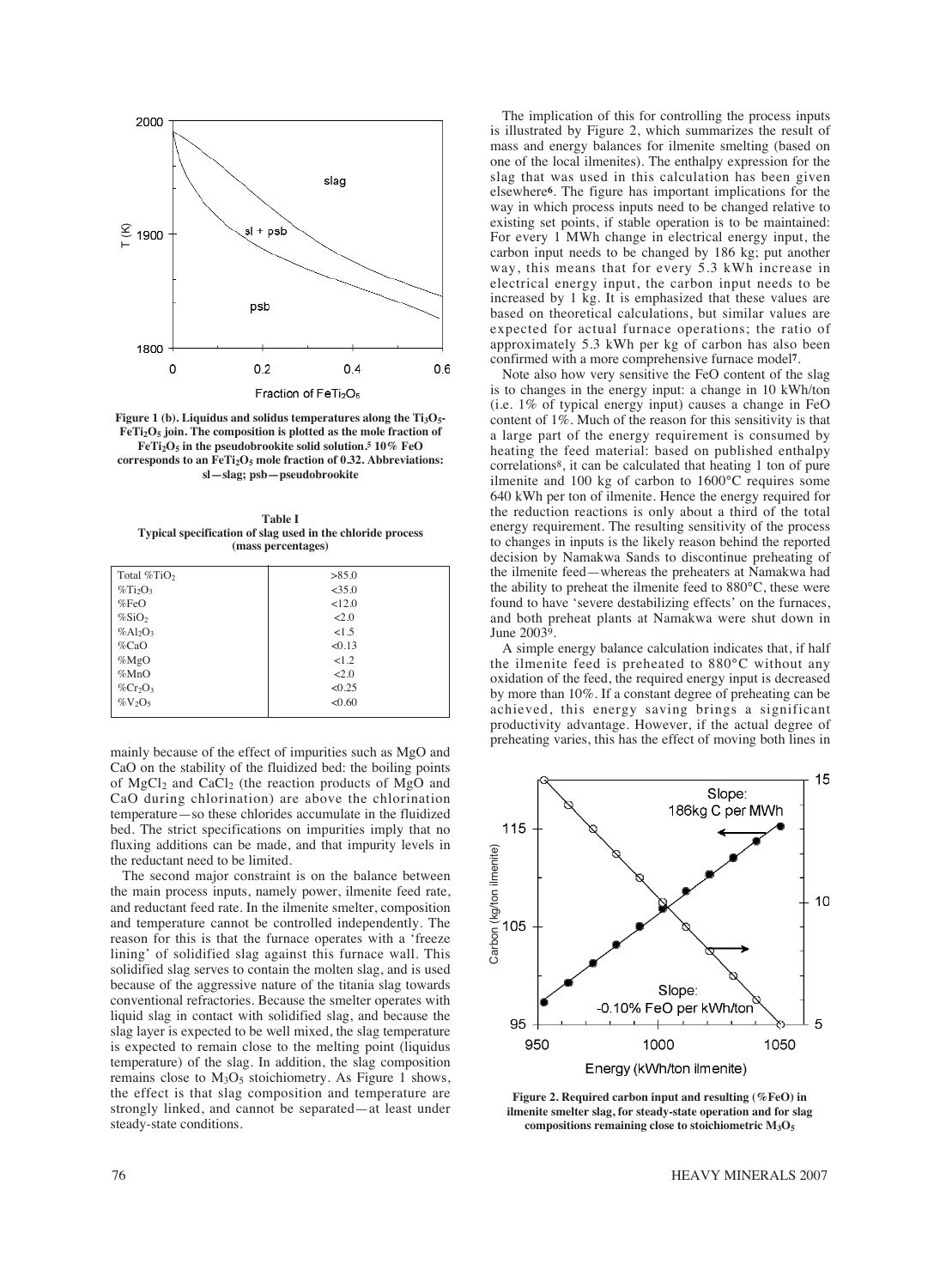Figure 2 parallel to the *x* axis—which can result in an imbalance between carbon and power inputs, and variable slag grade (% FeO).

This same strict link between inputs of electrical energy and reductant holds under dynamic conditions, for example when the FeO content of the slag is being increased or decreased. Calculated changes in required inputs for such changes are shown in Figure 3. For more rapid changes in FeO content (towards the left in the figure), the offsets in energy and carbon inputs (relative to the original steadystate value) need to be larger, as expected—but the ratio of approximately 5 kWh of (changed) energy input per 1 kg of (changed) carbon input also holds under these conditions.

If the energy and carbon inputs are not matched, the process is destabilized. For example, insufficient carbon input (which implies excessive energy input) will cause the freeze lining to be melted away. An extreme version of this is illustrated in Figure 4, which shows the (calculated) rapid loss in freeze lining if power input into the furnace is maintained, without any reductant input. Note that growth of the freeze lining is much slower than loss of the freeze lining if power input is maintained without any feed—this is because the heat losses through the side wall are much smaller than the power input into the furnace.

If the energy input is too small for the amount of carbon fed, partial solidification of the slag is expected. This may either cause the freeze lining to grow, or can result in the precipitation of solid pseudobrookite in the slag. The latter effect can give rise to uncontrolled slag foaming, because of the sharp increase in the apparent viscosity of ilmenite smelter slags, just below their liquidus—see Figure 5. This sharp increase in apparent viscosity for a small decrease in temperature is consistent with the predicted small liquidussolidus gap—see Figure 1.

# **Equilibria and departure from equilibrium in ilmenite smelting**

Ilmenite smelting is characterized by departure from equilibrium in several ways:



**Figure 3. Required average difference between the energy and carbon inputs during a decrease in FeO content (upper half of figure), and an increase in FeO (lower half of figure), as functions of the relative change in slag mass per one per cent change in FeO content10. The curves for energy and carbon inputs are exactly superimposed, for a ratio of 5 kWh of energy to 1 kg of carbon**

### **Thermal non-equilibrium**

The metal in the smelter is significantly colder than the slag —typically by some 150°C. This means that the metal is at a temperature lower than the melting point of the slag. Partial solidification of the slag at the contact with the metal is hence expected. It is not clear what effect this has on furnace operation—but the temperature difference between metal and slag is the suggested origin of the slag composition relationship (i.e.  $M_3O_5$  stoichiometry)<sup>4</sup>, as discussed below in the section on 'reaction mechanisms'.

There is another important departure from thermal equilibrium in the smelter, which is the formation of a freeze lining on the furnace wall where it is in contact with the slag. This serves to protect the furnace lining; if the freeze lining were not present, the slag would tend to attack the lining by dissolution. As examples of the expected interaction, Figure 6 shows the predicted equilibrium phases for reaction of different proportions of refractory and smelter slag, for a high-alumina material, and for magnesia material. The magnesia material is clearly more suitable, since it forms a solid  $Mg_2TiO_4$  (spinel) product in contrast with the high-alumina material, with liquid formation for even very low ratios of slag to refractory: the



**Figure 4. Calculated response of freeze lining thickness and furnace temperature (***T***), if no ilmenite is fed to the furnace, and the furnace power is maintained6**



**Figure 5. Change in viscosity of QIT slags with temperature; the sharp increase in viscosity at lower temperatures is the result of partial solidification11**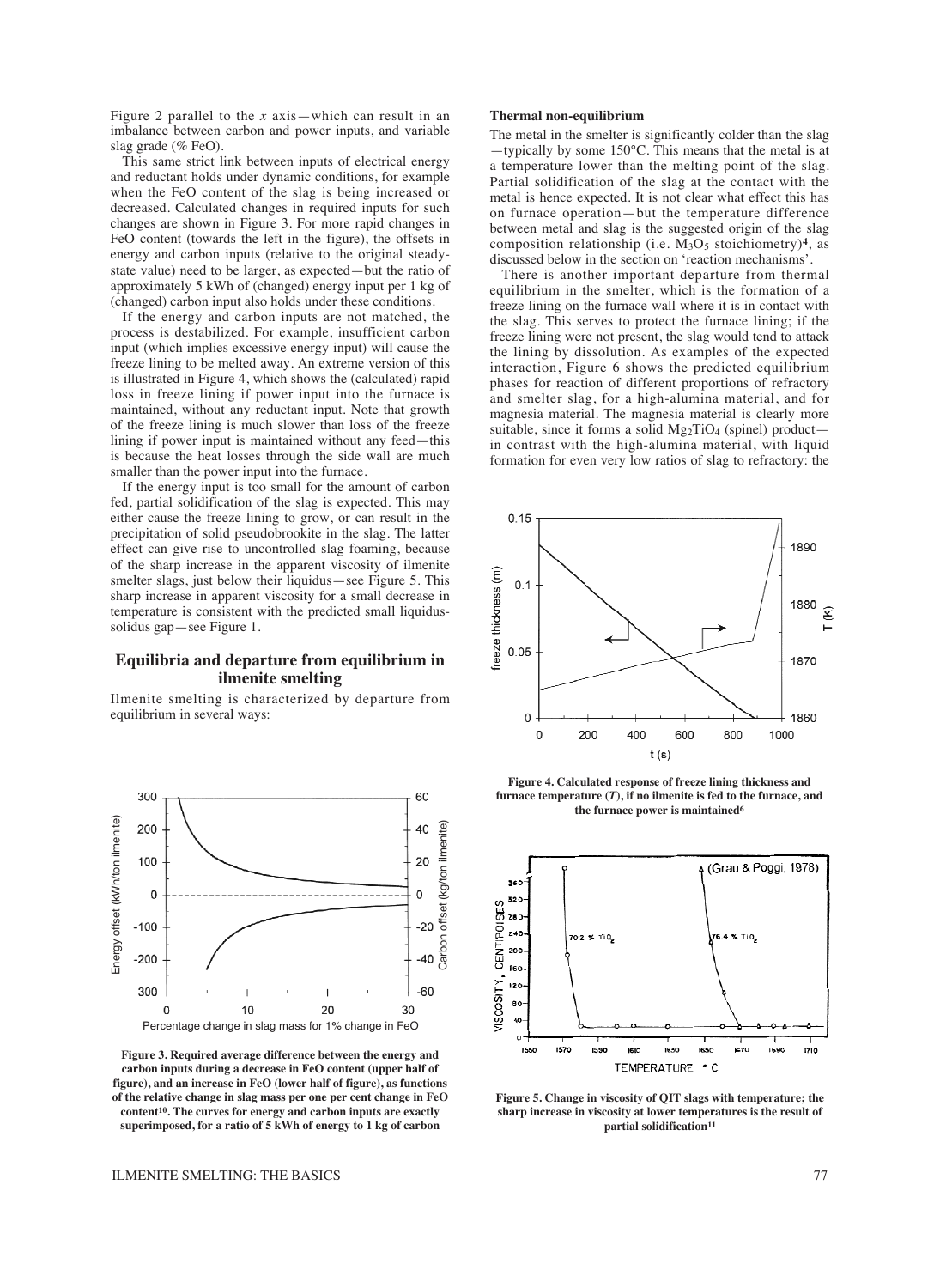

**Figure 6. Predicted phase composition after reaction of (a) pure MgO and (b) high-alumina material (98.5 mass% Al2O3-1.5 mass%) with different proportions of ilmenite smelter slag (54.4 mass%TiO2—33.7mass% Ti2O3—9.7mass% FeO— 1.2 mass% MgO—1.2 mass% MnO) at 1660°C. 'M' is periclase (MgO), 'sp' is spinel (Al,Mg,Mn,Fe,Ti)3O4, 'ps' pseudobrookite (Mg,Fe,Mn,Ti)3O5, 'il' ilmenite (Mg,Mn,Fe,Ti)2O3, 'l' is liquid** slag, 'c' is corundum  $(Al_2O_3)$ , 'm' is mullite, and AT is tialite **(Al2TiO5). Calculated using FactSage12**

solidus temperature of the combination of slag and highalumina refractory is below the assumed temperature of 1660°C. Even the relatively resistant behaviour of the magnesia material is not sufficient in practical smelters, because of the very strict limitation on the allowable MgO content in the slag product (see Table I). This highlights the need for a freeze lining.

## **Chemical non-equilibrium**

The relative abundance of several pairs of species in the furnace is sensitive to how oxidizing or reducing conditions are. Three examples of such pairs are Fe/FeO,  $TiO<sub>1.5</sub>/TiO<sub>2</sub>$ , and C/CO. In each of the three pairs listed here, the species named first is favoured by more strongly reducing conditions, and the second by less strongly reducing conditions. Hence, if conditions are more strongly reducing, a lower FeO activity and a higher  $TiO<sub>1.5</sub>$  activity are expected in the slag, and a higher carbon activity in the metal.

It can be tested whether these pairs are in mutual equilibrium, by writing the coupled reactions, for example:

$$
Fe + 2TiO_2 = FeO + Ti_2O_3 \tag{3}
$$

Another way to consider possible coupling of the reactions is by comparing the oxygen activity where each pair would be in equilibrium; examples of such reactions are:

$$
Fe + \frac{1}{2}O_2 = FeO \tag{4a}
$$

$$
Ti_2O_3 + \frac{1}{2}O_2 = 2TiO_2 \tag{4b}
$$

$$
C + \frac{1}{2}O_2 = CO \tag{4c}
$$

Both ways of comparing these possible equilibria (Reactions [3] and [4]) show mutual non-equilibrium between the species. For example, Figure 7 compares the relationship between the FeO and  $Ti<sub>2</sub>O<sub>3</sub>$  contents of the slags with the equilibrium relationship, which can be predicted by considering the equilibrium constant of reaction [3], and the activities in the slag (calculated using the available quasichemical model). Clearly, the actual slags lie at lower  $Ti<sub>2</sub>O<sub>3</sub>$  and FeO levels than equilibrium (i.e. Reaction [3] is out of equilibrium to the left). This is a favourable departure from equilibrium: the aim of ilmenite smelting is to reduce FeO to Fe, and this proceeds to a greater extent than the (endothermic and carbonconsuming) side reaction of reduction of  $TiO<sub>2</sub>$  to  $Ti<sub>2</sub>O<sub>3</sub>$ . This can be shown in another way, by comparing the oxygen activities, which would be in equilibrium with the three pairs of species shown in Equation [4 a–c]. Such calculated values are shown in Figure 8, together with measured oxygen activity (as measured in the Exxaro pilot smelter).



**Figure 7. Calculated relationship between FeO and Ti2O3 (mass percentages) in pure FeO-TiO<sub>2</sub>-TiO<sub>1.5</sub> slags in equilibrium with pure liquid iron (lines) and liquid iron containing 2% C under an** atmosphere with  $p_{CO} = 1$  atm (o), compared with the real FeO-**Ti2O3 trend.2 Filled circles are for the Exxaro pilot-plant smelter,**

**triangles for RBM, and the square for Namakwa Sands**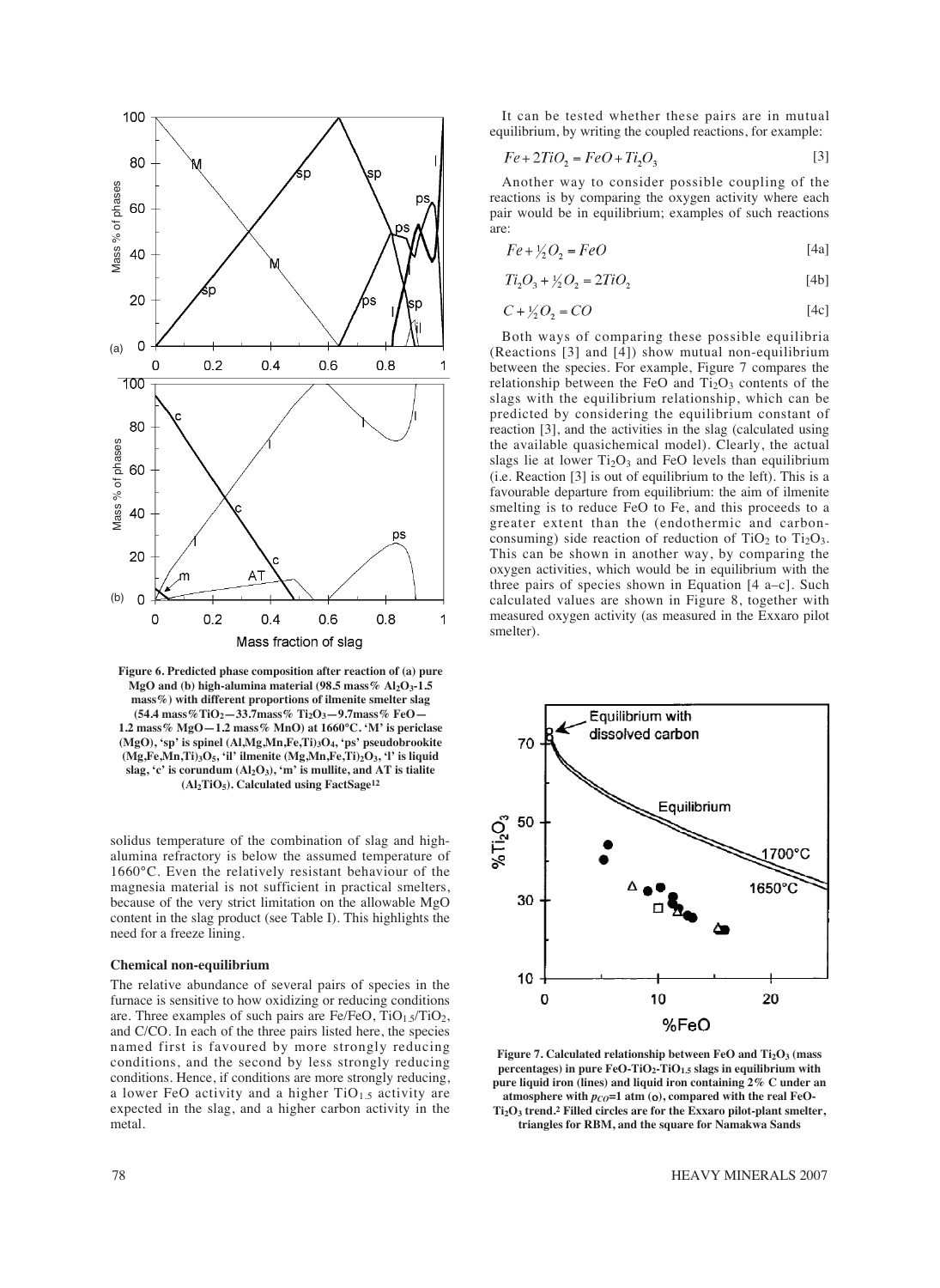

**Figure 8. Comparison of the measured partial oxygen pressure in the Exxaro 3MVA pilot-scale ilmenite smelter, with the calculated partial oxygen pressure if fixed by respectively the TiO2/TiO1.5 equilibrium (for slags containing 25%, 30% and 35%TiO1.5 respectively, from top to bottom, at constant FeO of 12%), the Fe/FeO equilibrium (for slags containing 15%, 12% and 9%FeO respectively, from top to bottom, at a constant %TiO1.5 of 30%), and the C/CO equilibrium (for metal containing 1.5%, 2% and 2.5% C respectively, from top to bottom, with pure CO in the gas phase)14**

It should also be noted in Figure 8 that the oxygen activity in equilibrium with the dissolved carbon in the metal (typically 2% carbon) and with CO (at  $p_{CO} = 1$  atm) is much lower than for the other two couples. This implies that the FeO content of smelter slag would be much lower if equilibrium with the metal product were reached; this is also illustrated by Figure 7. Another way of viewing this is that the carbon content of the iron in equilibrium with FeO in ilmenite smelter slag is much lower than the actually observed carbon level; this equilibrium carbon content is approximately 0.2%, or a factor ten smaller than the observed carbon content.

The large difference in oxygen activity, for oxygen activities fixed by the Fe/FeO,  $Ti<sub>2</sub>O<sub>3</sub>/TiO<sub>2</sub>$  and C/CO pairs makes it impossible to predict the 'equilibrium' distribution coefficients. For example, in the case of vanadium the practical distribution coefficient which is observed is (%V2O5)slag/[%V]metal≈20\* which is approximately what would be expected if the oxygen activity were fixed by the  $Ti<sub>2</sub>O<sub>3</sub>/TiO<sub>2</sub> pair.$ 

This uncertainty means that distribution of species such as Mn, Cr, S and P between metal and slag in the ilmenite smelter cannot be predicted with any certainty—the only broad guideline is that manganese, chromium and phosphorus are expected to partition to the slag to a greater extent under more oxidizing conditions (i.e. with a higher FeO content in the slag), whereas sulphur is expected to partition to the slag to a smaller extent if the FeO content of the slag is higher. However, both sulphur and phosphorus are expected to partition to the metal preferentially.

Note that Rosenqvist suggested that the slag composition for equilibrium of Reaction [3] in fact lies close to  $M_3O_5$ stoichiometry, in contrast with the predictions shown in Figure 7.**<sup>15</sup>** If this is the case, the implication is that the slag composition does not depart from slag-metal equilibrium. However, this suggestion does not agree with the FactSage predictions, nor with the experimental data of Pesl and Eriç.**16** It is hence seen as likely that the slag and metal are not in equilibrium.

## **Behaviour of other impurities in the ilmenite smelter**

With the exception of sulphur and phosphorus, most impurities in the ilmenite, and the ash in the reductant, are expected to report to the slag phase. This means that the slag purity is controlled by ilmenite (and reductant) purity, and that there is little or no scope to decrease impurity levels in the smelter. Given that the impurities make up some 3% of the ilmenite, these should then be present at 5–6% in the product. This is indeed what is found see Figure 9.



**Figure 9. Changes in FeO, Ti2O3 and impurity oxide content with increased equivalent total TiO2 content, for slag produced from Canadian ilmenite (open circles) and South African ilmenite (others). Solid lines in (a) and (b) given calculated relationship for pure FeO-Ti2O3-TiO2 slag in equilibrium with pure liquid iron at 1650°C. Symbols: • Exxaro pilot plant, Δ Richards Bay Minerals, Namakwa Sands2**

<sup>\*</sup>Note that the vanadium is expected to be present as  $V_2O_3$  in the slag, not as  $V_2O_5$ , but it is expressed as an equivalent amount of  $V_2O_5$  for consistency with the way in which slag analyses are generally reported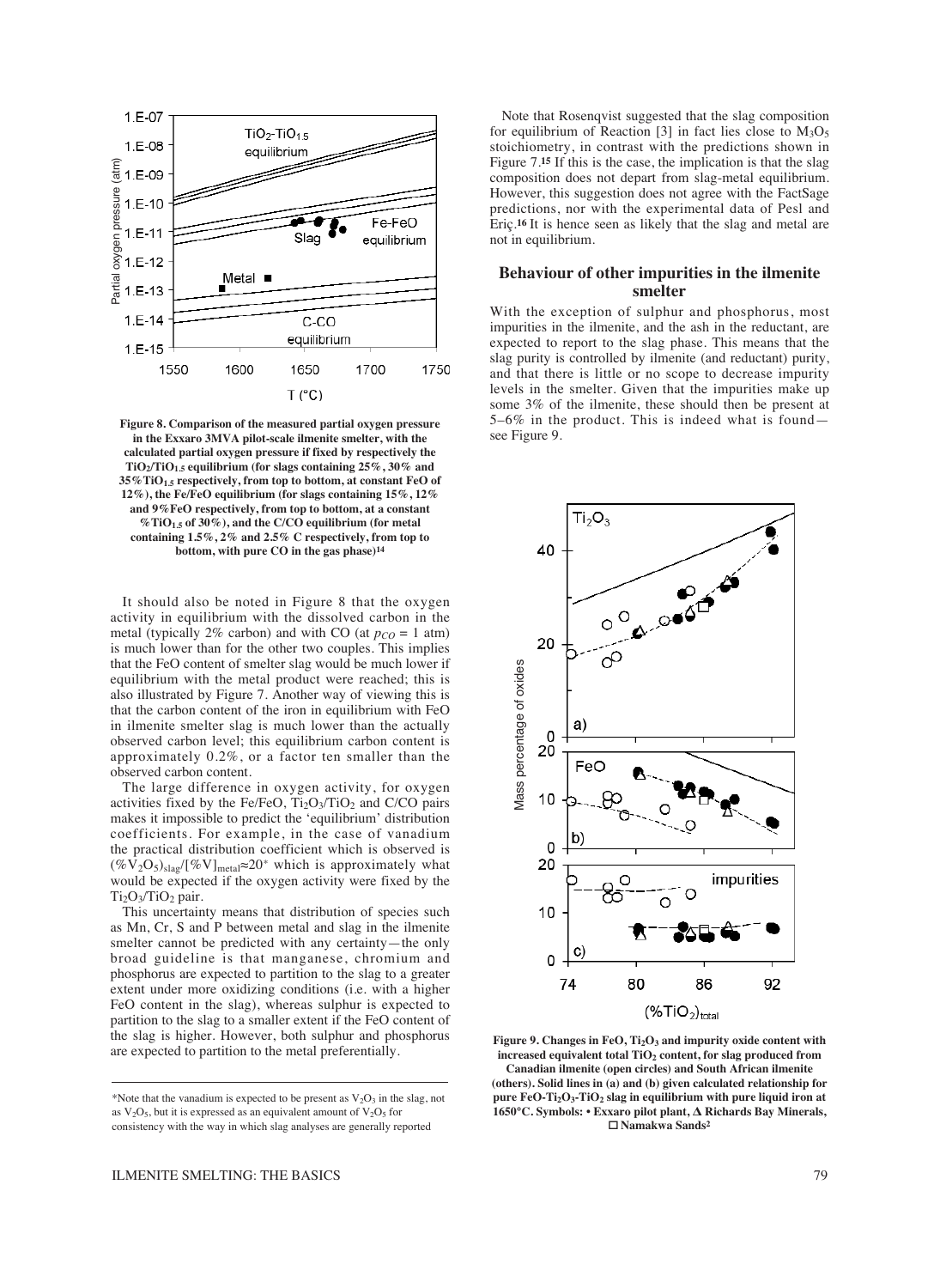## **Aspects of the reaction mechanisms**

Many details of the reaction mechanism within the smelter remain unknown. However, any proposed mechanism needs to explain or at least include several important features, which include the temperature difference between slag and metal, the large departure from equilibrium, the remarkably consistent relationship between the FeO and  $Ti<sub>2</sub>O<sub>3</sub>$  contents of the slag (see Figure 9), and the density difference between the reductant and the slag.

The relationship between FeO and  $Ti<sub>2</sub>O<sub>3</sub>$  is such that the composition of the slag follows  $M<sub>3</sub>O<sub>5</sub>$  stoichiometry. This means that the slag composition can be represented as  $[(FeO, MgO, MnO).2(TiO<sub>2</sub>)]<sub>x</sub>.[(Ti<sub>2</sub>O<sub>3</sub>,Cr<sub>2</sub>O<sub>3</sub>,N<sub>2</sub>O<sub>3</sub>,Al<sub>2</sub>O<sub>3</sub>).$  $(TiO_2)$ <sub>y</sub>—that is, each divalent cation (Fe<sup>2+</sup>, Mg<sup>2+</sup> and  $Mn^{2+}$ ) is associated with two tetravalent Ti<sup>4+</sup> cations in the slag, and each pair of trivalent cations  $(Ti^{3+}, Cr^{3+}, V^{3+},$  $Al^{3+}$ ) is associated with one tetravalent Ti<sup>4+</sup> cation in the slag. There are several ways to test whether the slag composition does obey this precise relationship; one is to calculate the equivalent FeO content of the slag (the sum of all divalent oxides except CaO, expressed as a corresponding number of moles of FeO), and the equivalent  $Ti<sub>2</sub>O<sub>3</sub>$  content (the sum of all trivalent oxides, expressed as a corresponding number of moles of  $Ti<sub>2</sub>O<sub>3</sub>$ ). The corresponding expressions are:

The equivalent FeO content is:

$$
(\%FeO)_{eq} = (\%FeO) + (M_{FeO}/M_{MgO})
$$
  

$$
(\%MgO) + (M_{FeO}/M_{MnO})(\%MnO)
$$
 [5a]

where  $M_i$  is the molar mass of oxide  $i$ , and the amounts of the oxides are in mass percentages.

Similarly, the equivalent  $Ti<sub>2</sub>O<sub>3</sub>$  content is:

$$
(\%Ti_2O_3)_{eq} = (\%Ti_2O_3) + (M_{Ti_2O_3} / M_{V_2O_5})
$$
  

$$
(\%V_2O_5) + (M_{Ti_2O_3} / M_{C_2O_3}) (\%Cr_2O_3) +
$$
  

$$
(M_{Ti_2O_3} / M_{Al_2O_3}) [\%Al_2O_3 - (\%SiO_2)/3]
$$
 [5b]

In Expression (5b), the vanadium content of slag is expressed as  $V_2O_5$  since this is the convention for the analyses, although the vanadium is expected to be present in the trivalent form. As the expression shows, part of the  $Al_2O_3$  is not taken into account when the equivalent  $Ti_2O_3$ content is calculated, because some  $Al_2O_3$  (a mass taken to be one-third of that of the silica) reports to the separate silicate phases. (CaO and  $SiO<sub>2</sub>$  are not included in this calculation, since these report to the silicate phases, and do not dissolve in the solid  $M_3O_5$ .

The sum of  $(\%FeO)_{eq}$ ,  $(\%Ti_2O_3)_{eq}$  and  $(\%TiO_2)$  is then normalized to 100%, where  $(\%$ TiO<sub>2</sub>) is the Ti<sup>4+</sup> content of the slag, expressed as a mass of  $TiO<sub>2</sub>$ .

The result of this calculation, for literature values of ilmenite smelter slag compositions, is given in Figure 10. Remarkably, all the slags follow  $M_3O_5$  stoichiometry quite well. For the South African ilmenites (which contain much less MgO than the Canadian ilmenite) the slag compositions consistently lie slightly below the stoichiometric relationship (i.e. the slags contain less divalent and trivalent cations, and slightly more  $TiO<sub>2</sub>$ , than M3O5 stoichiometry requires). This means that the slag is expected to contain a small amount of rutile, which is indeed found. It is not clear whether this slight departure from stoichiometry arises within the furnace, or whether it is the result of some oxidation of  $Ti<sub>2</sub>O<sub>3</sub>$  to  $TiO<sub>2</sub>$  during tapping.

It is remarkable that the slag stoichiometry is so consistent, given the major difference in furnace size and design: the data on slags produced from South African ilmenites include compositions from two DC furnaces—the 3 MVA pilot furnace of Exxaro, and the furnaces of Namakwa (which are more than ten times as large, in terms of power rating), and from the AC (six-in-line) furnaces of RBM.

It has been suggested that the remarkable consistency in slag stoichiometry is the result of partial solidification as the slag circulates between hotter and colder regions of the slag bath.**<sup>4</sup>** To understand how this suggested mechanism would operate, it is necessary to consider the phase



**Figure 10. Comparison of the actual trend of 'equivalent FeO' (including substitution of FeO by MgO and MnO) with 'equivalent Ti2O3' (including substitution of Ti2O3 by Al2O3, Cr2O3 and V2O3) for slags produced from Canadian ilmenite (open circles) and South African ilmenite (others) (symbols as in Figure 9) with the expected relationship for stoichiometric M3O5 (broken line)2**



Figure 11. Calculated sections through the TiO<sub>2</sub>-Ti<sub>2</sub>O<sub>3</sub>-FeO phase **diagram, at a constant FeO mole fraction of 0.13.5 Phases are identified as follows: 'sl' is the molten oxide (slag), 'psb' is the**  $M<sub>3</sub>O<sub>5</sub>$  phase, 'rut' is the rutile-based solid solution (TiO<sub>2</sub> with a small amount of Ti<sub>2</sub>O<sub>3</sub> in solution), and 'Fe' is metallic iron. The **path A-B-C schematically indicates the proposed origin of the**

80 HEAVY MINERALS 2007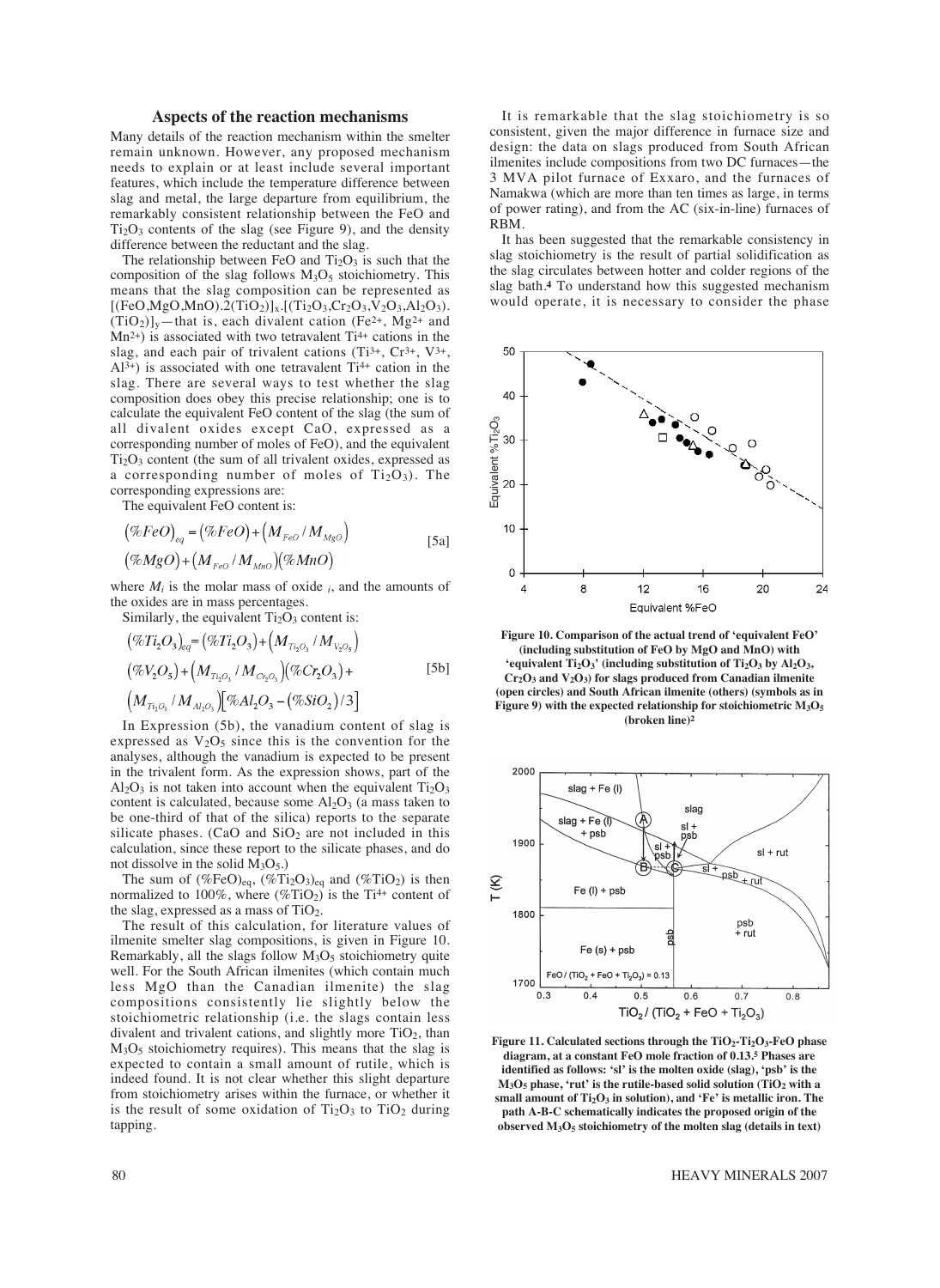relationships below the liquidus temperature. These are best viewed on a pseudobinary diagram, such as that shown in Figure 11. Compositions which lie on  $M<sub>3</sub>O<sub>5</sub>$  stoichiometry form single-phase pseudobrookite ('psb') upon solidification; compositions which are poorer in  $TiO<sub>2</sub>$  form a mixture of metallic iron and pseudobrookite when these solidify, and compositions which are richer in  $TiO<sub>2</sub>$  are a mixture of pseudobrookite and rutile after solidification.

The proposed mechanism behind the observed slag composition involves the following steps:**<sup>4</sup>**

- Ilmenite reacts with the reductant, to the extent that equilibrium with metallic iron is achieved, in the hotter regions of the slag (close to the electrode[s]) This means that the slag composition lies along the relevant solid line in Figure 7, which corresponds to point 'A' in Figure 11.
- Slag of composition 'A' circulates to colder regions of the slag bath, causing the joint precipitation of solid pseudobrookite and metallic iron until, at temperature 'B', all the oxide material is converted to solid pseudobrookite, and all the excess iron is precipitated as metallic iron. This (denser) iron can then drain to the metal bath. Through loss of iron the remaining oxide material has shifted in composition—to pseudobrookite  $(M<sub>3</sub>O<sub>5</sub>)$  stoichiometry (indicated schematically as point 'C'). Note that the actual composition of the resulting pseudobrookite cannot be shown correctly on the pseudobinary section, since it lies outside the plane of this section, at a lower iron content. Point 'C' is hence only a schematic indication, and not strictly at the correct composition.
- The solid pseudobrookite then circulates back to hotter regions of the slag bath, where it can re-melt.

This mechanism provides a way in which the slag composition can be shifted towards  $M<sub>3</sub>O<sub>5</sub>$  stoichiometry. If this really does occur within the smelter, it means that the heat of solidification of the slag is extracted in the colder regions of the furnace—that is, close to the metal bath. It is hence expected that the rate of heat extraction from the lower part of the furnace would increase if production rate increases—since the rate at which slag solidifies partially (precipitating iron) then increases.

Other mechanistic steps remain unclear. These include carbon transfer to the metal (which must account for the fact that the carbon content far exceeds the amount for slagmetal equilibrium), and the reduction reaction itself. However, similar to bath-smelting operations, reduction is presumed to be sustained by a gas halo (containing largely CO and some  $CO<sub>2</sub>$ ) which surround the reductant particles. Because of their lower density, the reductant particles are expected to float on top of the slag bath until fully reacted. The proposed reaction mechanism then involves the following steps:

*Reduction of FeO and TiO2:*

 $FeO + CO \rightarrow Fe + CO_2$ 

 $2TiO<sub>2</sub> + CO \rightarrow Ti<sub>2</sub>O<sub>3</sub> + CO<sub>2</sub>$ 

Note that, if the solid reductant is separated from the slag by the gas halo, formation of TiC is not expected, since the reaction  $3Ti<sub>2</sub>O<sub>3</sub> + CO \rightarrow TiC + 5TiO<sub>2</sub>$  has a small equilibrium constant—for example  $K = 0.00016$  at 1650°C, for this reaction.

*Mass transfer* of CO through the gas halo to the reductant particle

*Regeneration* of CO through the Boudouard reaction:  $CO<sub>2</sub> + CO \rightarrow 2CO$ 

At the high temperatures in the smelter, the rate of the Boudouard reaction is not expected to be limiting, hence CO regeneration is expected to be efficient, with the gas in the halo being nearly pure CO. The high temperature also allows the use of relatively unreactive reductants such as anthracite. It also means that particle size will not directly limit the reduction rate—although, if (as one might expect) the area of the gas halo depends on the reductant size, then smaller reductant particles would increase the area available for the reduction reactions.

### **Reactions of solidified slag**

The solidified slag consists of pseudobrookite/karrooite as major phase. Some rutile is present between the pseudobrookite phase (in the region of final solidification), together with the silicate phases. The silicate phases contain essentially all the  $SiO<sub>2</sub>$  and CaO of the slag, together with some  $Al_2O_3$ , and minor amounts of MnO and TiO<sub>x</sub>.

This solidified slag structure is unstable under ambient and near-ambient conditions, and the  $M<sub>3</sub>O<sub>5</sub>$  can decompose in two main ways:**<sup>3</sup>**

• *Disproportionation*—the FeO and  $Ti<sub>2</sub>O<sub>3</sub>$  in the  $M<sub>3</sub>O<sub>5</sub>$ structure can react, to yield metallic iron and rutile as products, according to the reaction:

$$
FeTi_2O_s + Ti_3O_s = Fe + 5TiO_s \tag{6}
$$

This reaction becomes possible at temperatures below approximately 1100°C.**<sup>18</sup>**

However, it is seldom observed in real slag blocks, apparently because of the difficulty of nucleating the two new phases (metallic iron and rutile) within the pseudobrookite. In practice, this disproportionation reaction is generally observed only after it has been triggered by a small degree of oxidation of the slag; an example is shown in Figure 12.



**Figure 12. Presence of metallic iron (bright spots) and rutile (darker regions) within M3O5 (grey matrix) after oxidation in water vapour at 800°C**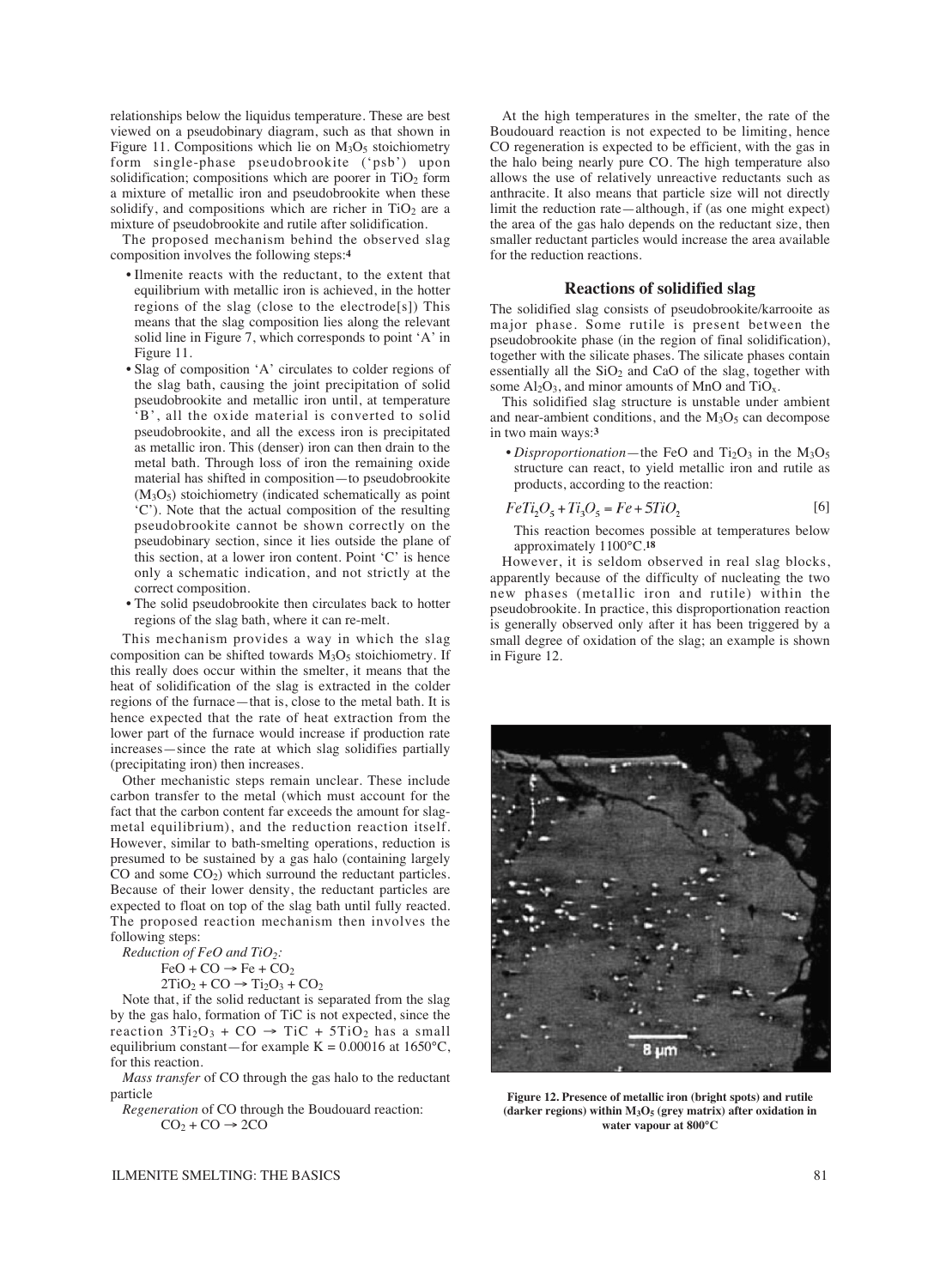• *Oxidation of Ti2O3*—given the low oxygen activity for  $TiO<sub>2</sub>/Ti<sub>2</sub>O<sub>3</sub>$  equilibrium (see Figure 8),  $Ti<sub>2</sub>O<sub>3</sub>$  can be oxidized by air, both for liquid slag (this is a proposed reason for the presence of some rutile in the solidified slag), and in the solidified state (where  $Ti<sub>2</sub>O<sub>3</sub>$  is first oxidized to  $TiO<sub>2</sub>$ , following which FeO can be oxidized to  $Fe<sub>2</sub>O<sub>3</sub>$ ). The addition of oxygen (through this oxidation process) causes the formation of more rutile, and the iron concentrates in the  $M<sub>3</sub>O<sub>5</sub>$  phase. This phase-level separation between titanium and iron is one of the principles of the UGS process for increasing the titanium content of QIT slags**19**, and the process proposed by van Dyk *et al.***20**. The resulting phase changes are shown in Figure 13.

At lower temperatures, the product phases are not  $TiO<sub>2</sub>$ (rutile or anatase) and iron-enriched  $M_3O_5$ ; rather, a phase that has been identified as ' $M_6O_{11}$ ' forms. This transformation is associated with severe cracking, which has been identified as the origin of the decrepitation of solidified slag, which occurs if the slag blocks are not water cooled.**21,22** Figure 14 shows an example of such decrepitated slag.

## **Possible future developments**

The basic approach to ilmenite smelting has remained quite consistent since it was first implemented by QIT. The main elements of this approach are the use of arc heating (AC or DC), unagglomerated feed, high-purity reductant, a freeze lining, and casting of slag into large ingots after tapping. This combination was developed in response to the constraints imposed by the product quality requirements and the fundamental physicochemical properties of the titanium slags. The latter cannot change, and the former does not appear likely to change. However, within these constraints, there are several possible developments in the existing process. Some envisaged future developments have been summarized by Gous;**<sup>9</sup>** I suggest the following list: Energy efficiency (and hence furnace productivity) can in principle be improved by utilizing the off-gas as a source of fuel, to preheat the feed (as already practised, albeit with some process stability issues), and to support prereduction of the feed. More energy could be captured within the furnace if the furnace inner roof temperature were lowered (so decreasing heat losses through the furnace roof, and lowering the off-gas temperature, but possibly increasing accretion build-up). Changing the way in which the feed is introduced (from feeding through the [DC] electrode to a more evenly distributed feed) is a possible way to achieve this; increased DC furnace sizes (through the use of twin electrodes) may also hold some benefits. Furnace design (e.g. the choice of anode type and electrode seals in DC furnaces) are likely to see further improvements. Furnace integrity currently relies on a freeze lining of solidified slag; this is unlikely to change. However, the choice of conductive refractory may well change: while magnesia is used in the ilmenite smelters, ferroalloy furnaces widely use carbon brick, and there is no fundamental reason why this cannot be applied in ilmenite smelting. Reductant choice remains limited by the required slag purity. However, a better understanding of the role of volatiles in the furnace freeboard, and of the reduction mechanism, should allow better-informed choices of reductant composition and size. Post-furnace processing of slag currently includes the slow cooling of large slag ingots. Rapid solidification of the slag by granulation**<sup>24</sup>** offers a possible way to decrease the



**Figure 13. Change in phase relationships in high-titanium slag during oxidation above 550°C, based on experimental observations.23 The typical oxidation path of solidified ilmenite smelter slag is shown**



**Figure 14. Scanning electron micrograph of decrepitated slag sample.22**

inventory of slag in the plant, while possibly improving the yield of the higher-value chloride-grade slag. Finally, various methods of producing and processing titanium metal at lower cost are being researched.**<sup>25</sup>** Successful developments can have at least two implications for ilmenite smelting: in addition to the increased demand for titanium feedstocks, there may be changed titanium slag purity requirements.

### **Acknowledgements**

The information that is summarized in this paper is a result of more than a decade of study by several students and colleagues at the University of Pretoria and at Exxaro. I wish to thank the following persons specifically for their inputs: Deon Bessinger, Peter Bungu, Theresa Coetsee, Colette Coetzee, Johan de Villiers, Rian Dippenaar, Andrie Garbers-Craig, Kobus Geldenhuis, Deon Joubert, Hanlie Kotzé, Ferdus le Roux, Johan Meyer, Tebogo Motlhamme, Katekani Musisinyani, Joalet Steenkamp, Jaco van Dyk, and Johan Zietsman.

## **References**

**1**. KAHN, J.A. Non-rutile feedstocks for the production of titanium. *Journal of Metals*, vol. 36, no. 7, 1984. pp. 33–38.